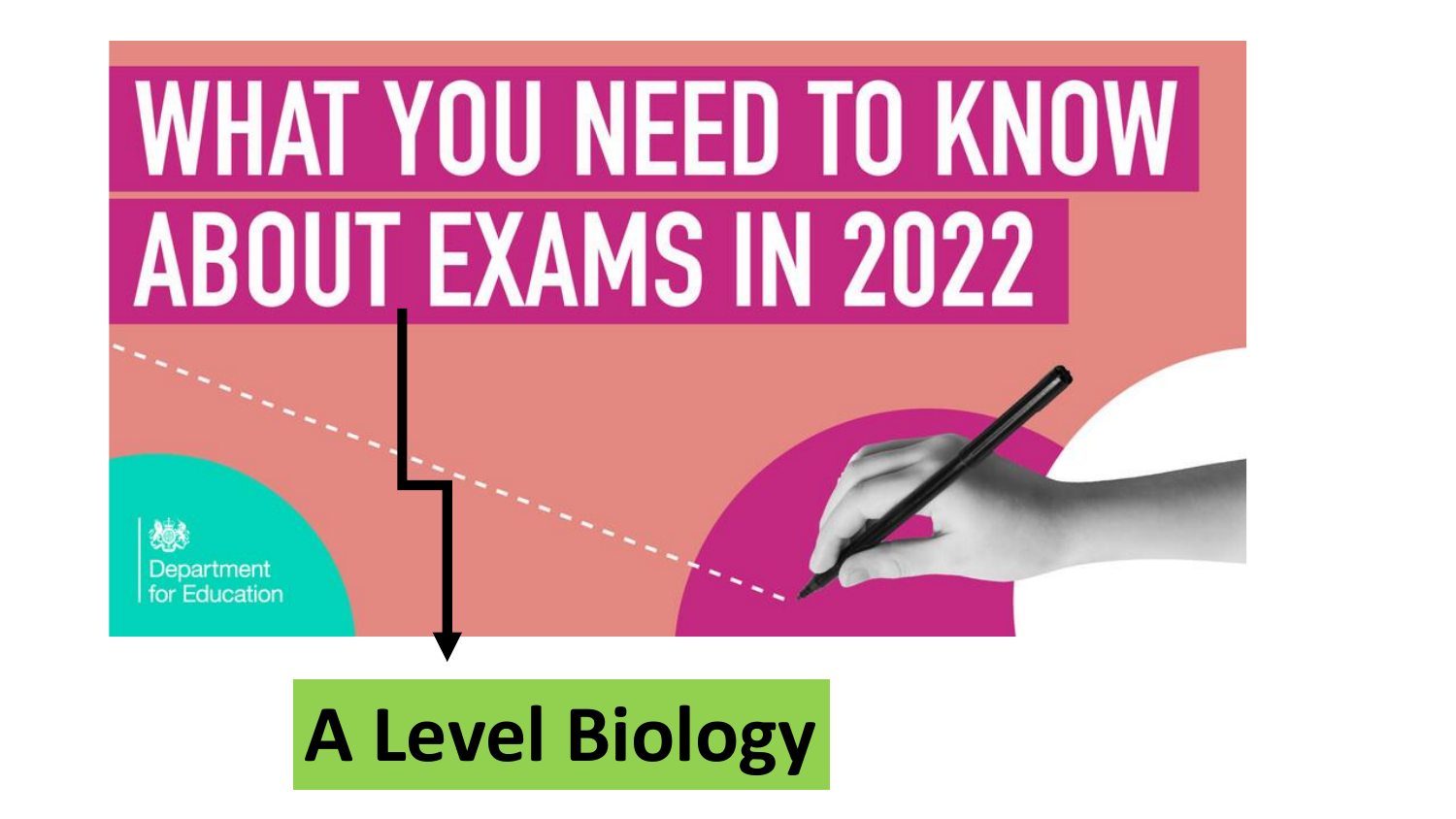- $\triangleright$  The following slides will show you the guidance from OCR given for **each** paper you will sit in the summer term.
- ➢ Each 'definite' topic is ranked in order of highest marks allocated (top marks at the top!)
- $\triangleright$  Your PPE's will follow the same guidance though topics **NOT** taught will be substituted with prioritised topic questions.



'Students are advised that content **not listed**  may appear on the question paper. The aim should still be to cover all specification content in teaching and learning.'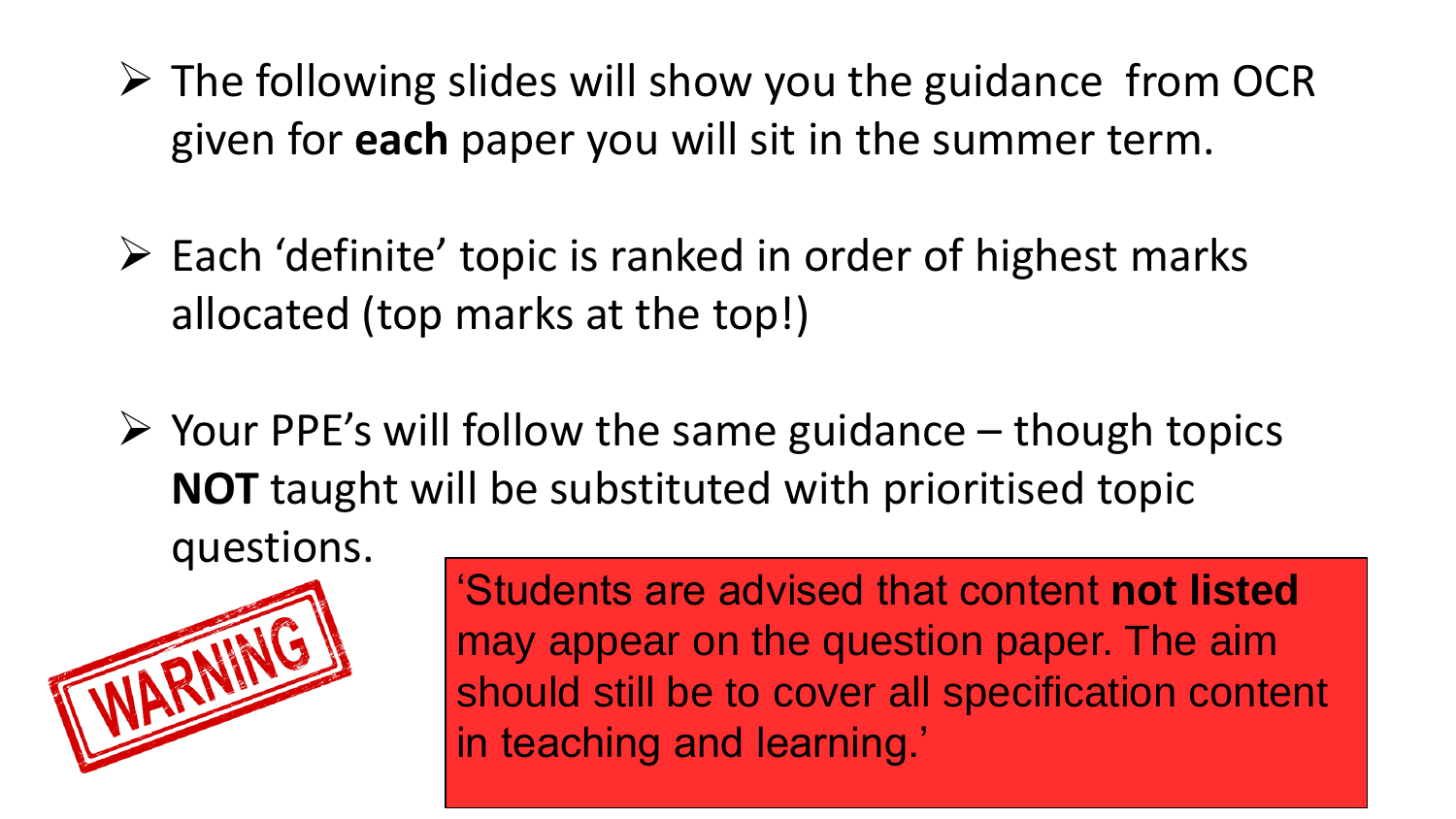## **A Level Biology – Paper 1: Biological processes**

**Definite topics:**



- ✓5.1.5 Plant and animal responses **(Not PPE)**
- ✓5.2.2 Respiration (includes practical skills) **(Only taught content on PPE)**
- $\sqrt{5.2.1}$  Photosynthesis
- $\sqrt{3.1.3}$  Transport in plants
- ✓5.1.4 Hormonal communication
- $\sqrt{2.1.5}$  Biological membranes (includes practical skills)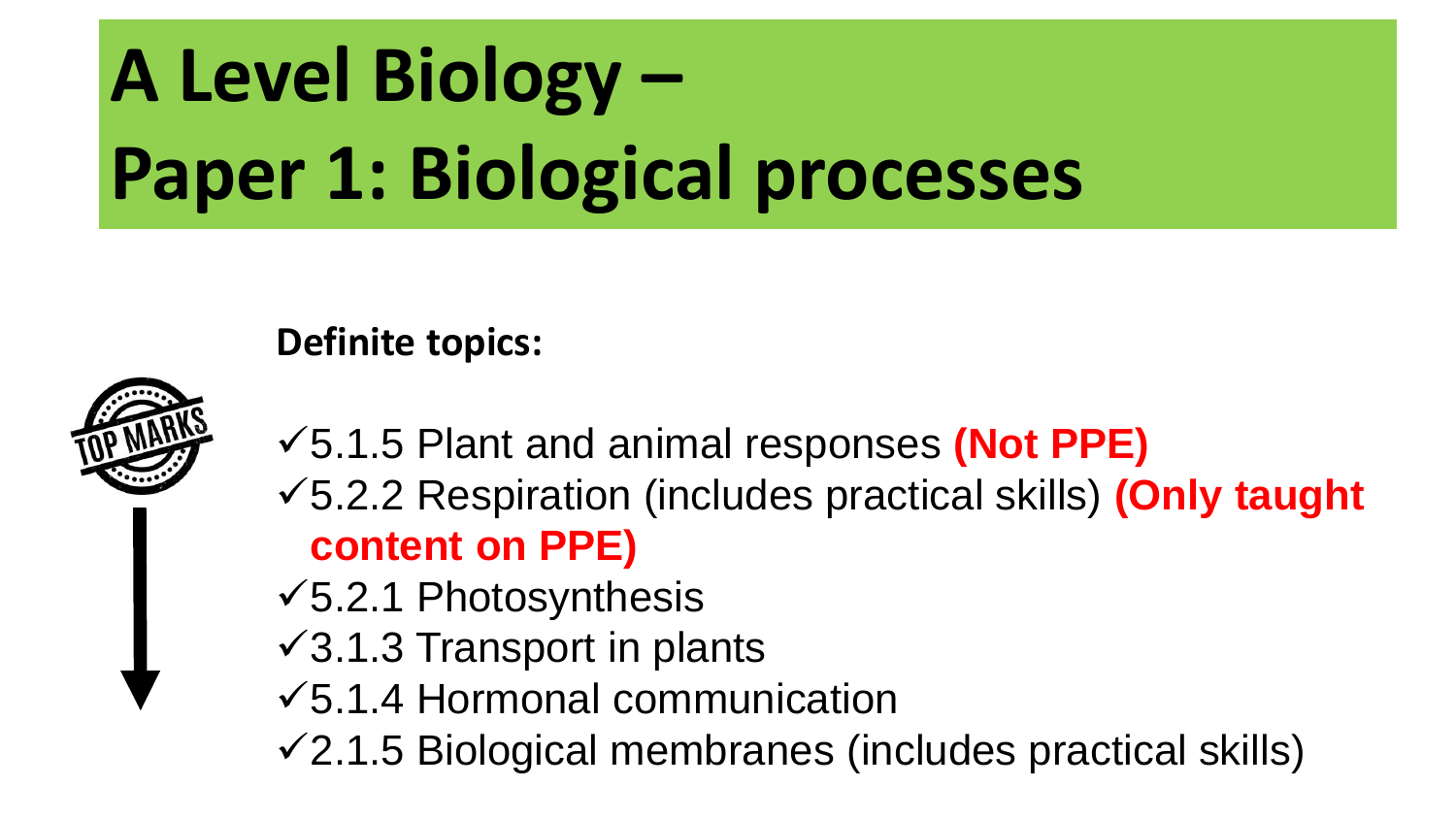## **A Level Biology – Paper 2: Biological diversity**

#### **Definite topics:**



- $\sqrt{6.2.1}$  Cloning and biotechnology (includes practical skills) **(Only taught content on PPE)**
- ✓2.1.2 Biological molecules
- $\sqrt{6.3.2}$  Populations and sustainability
- $\sqrt{4.2.1}$  Biodiversity (includes practical skills)
- ✓6.1.1 Cellular control
- $\sqrt{2.1.3}$  Nucleotides and nucleic acids